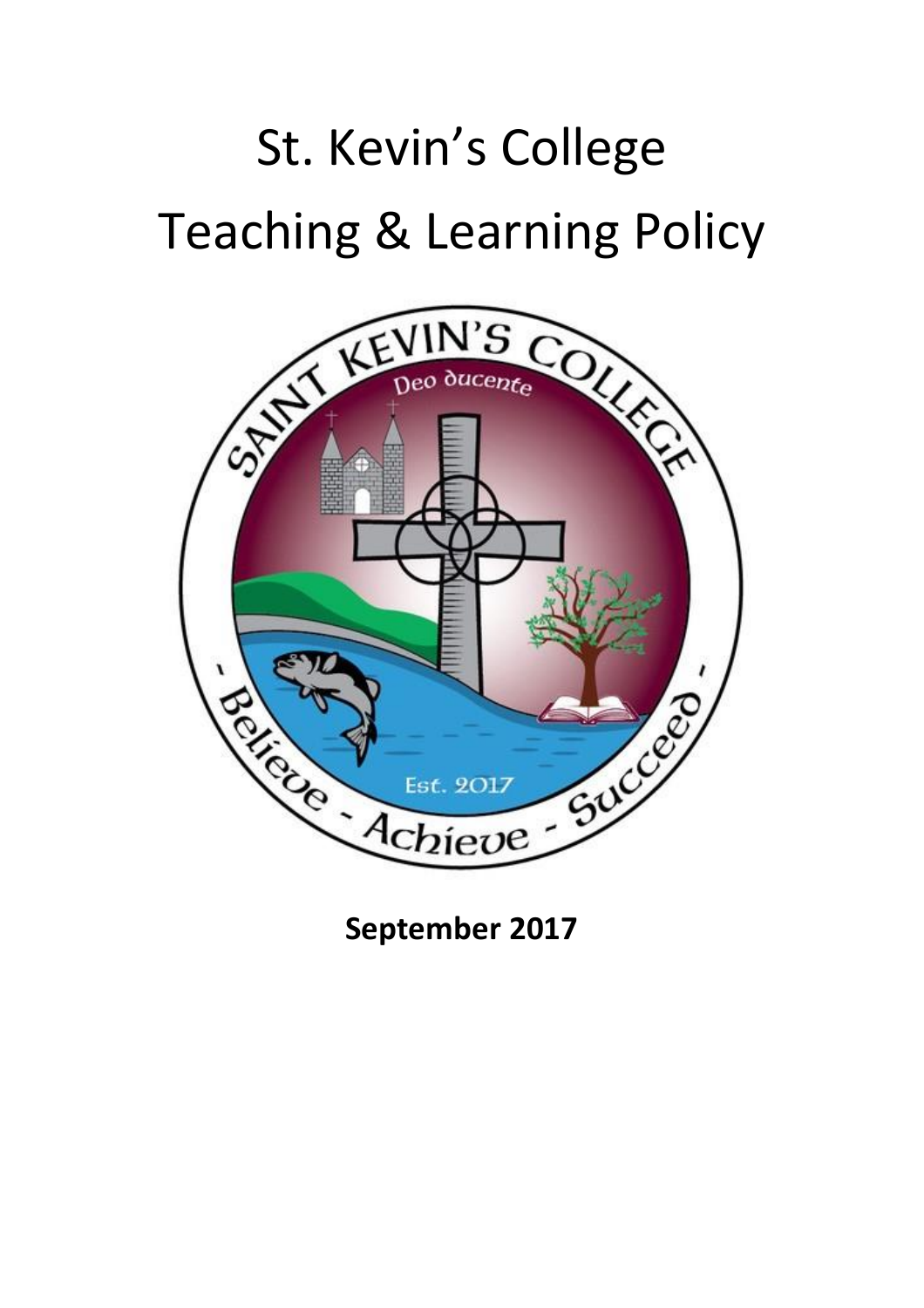# Rationale

Continued and sustained improvement is dependent upon improving the quality of teaching and learning that is taking place on a daily basis. Our expectation is that all pupils are provided with high quality learning experiences that lead to consistently high levels of pupil achievement and skills for life.

## **Aims**

By adopting a phased way to teaching and learning across St. Kevin's College, we aim:

- o to provide consistency of teaching and learning across every year group and class;
- o to enable teachers and support staff to teach as effectively as possible;
- o to outline some of the **key elements** which are crucial to raising standards in teaching and learning.
- o to set out a **broad structure** for lessons, based on best practice and research linked to how we best learn.

## **Key Elements and Principles of Effective Teaching and Learning**

All lessons across St Kevin's College should include the following key elements to ensure high quality teaching and learning. New teachers to our college will receive training to ensure they fully understand these elements and to enable them to embed these strategies in their everyday practice. The key elements and principles are all underpinned by excellent AfL (Assessment for Learning). Both formative and summative assessments play a key role in AFL. AfL is the process of identifying what the learner has or has not achieved in order to plan the next steps in the teaching or learning. It involves using assessment in the classroom to raise

- to share the non-negotiables of the NI Curriculum's & Exam Board Specifications related expectations for specific year groups to help discuss individual's progress and levels of attainment;
- to enable children to learn as efficiently as possible;
- to foster a love of learning;
- to give pupils the skills and knowledge and promote the understanding they require to become confident, disciplined and effective lifelong learners;
- to value and respect all cultures;
- to provide a safe and happy learning environment;
- to raise levels of achievement for all pupils, enabling them to achieve their personal best;
- to learn from each other, through the adoption of a collaborative, enquiry based approach to teaching and learning, where good practice is shared;
- to operate a "no shouting" policy. In the same way adults are expected to be calm when interacting with pupils, children are encouraged to communicate calmly with each other;
- to manage transitions quietly –pupils move around the school building quietly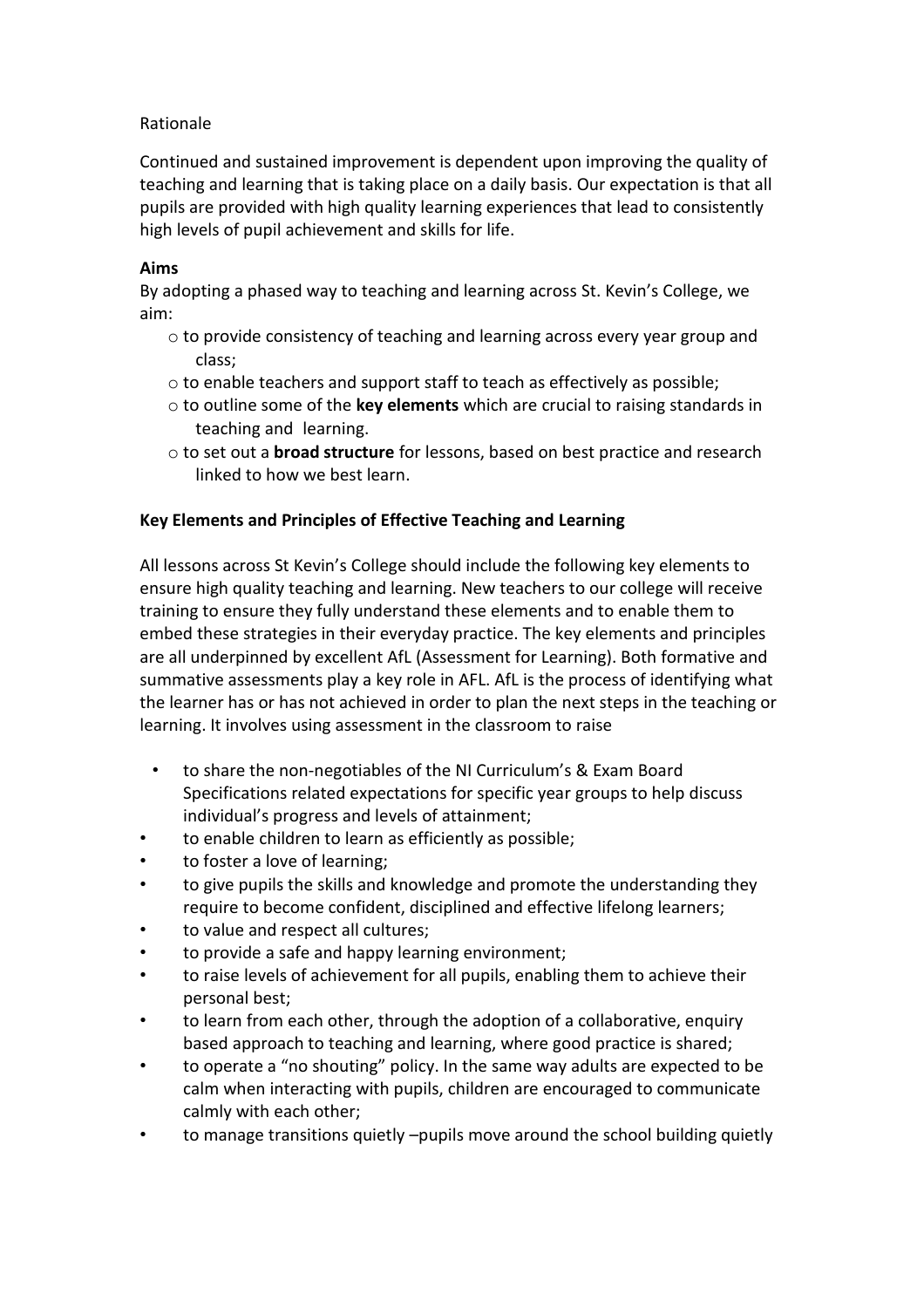There is no single recipe for improving teaching and learning in classroom. However, this policy outlines some of the **key elements** which are crucial to raising standards in teaching and learning. It also sets out a **broad structure** for lessons, based on best practice and research linked to how we best learn.

## **Key Elements and Principles of Effective Teaching and Learning**

All lessons in our college should include the following key elements to ensure high quality teaching and learning. The key elements and principles are all underpinned by excellent AfL (Assessment for Learning). Both formative and summative assessments play a key role in AFL. AfL is the process of identifying what the learner has or has not achieved in order to plan the next steps in the teaching or learning. It involves using assessment in the classroom to raise children's achievement and is based on the idea that children will improve most if they understand the aim of their learning, where they are in relation to the aim and how they can achieve the aim.

# **Planning**

Individual lessons should be carefully prepared with all required materials and resources to hand before the lesson begins, ensuring a prompt start. Visual aids should be prepared and clearly displayed to aid the learning process. A teacher's planning is their most important tool. Consistently high standards of teaching can only be achieved if teachers are properly planned and prepared. Teachers plan on a 6 weekly basis using agreed planning proforma (Appendix 2). As lessons are completed, teachers evaluate whether the learning objectives have been achieved, this can be annotated on the planning. To ensure consistency and quality, teachers' planning is carefully monitored by the Head of Department. It is the class teacher's responsibility to ensure plans are made available to Heads of Department and teacher covering release.

Planning matches teaching to the different learning needs of the children (ie through differentiation).Teachers may differentiate the curriculum by: task, pace, outcome, time, teacher/adult support and will make it clear in the planning, how different groups are catered for through differentiation, for example by highlighting in a different colour, SEN, EAL, HA, LA G&T in the planning proforma, etc.

## **Learning objectives are shared orally and displayed:**

All learning objectives are either typed on AfL proforma / written clearly in books. Learning objectives are skills based and not connected to the context of the lesson (eg: to be able to write complex sentences in my writing). Children are taught to recognise the difference between a task and its learning objective (separating what they have to do from what they will learn). When marking children's work, the main focus is on meeting the learning objectives.

All pupils are clear about how they will achieve the learning objective through clear success criteria and all pupils must know exactly what they are going to learn and what is expected of them by the end of the lesson. Learning objectives are the same for all pupils. We want all our children to access the same learning and it is through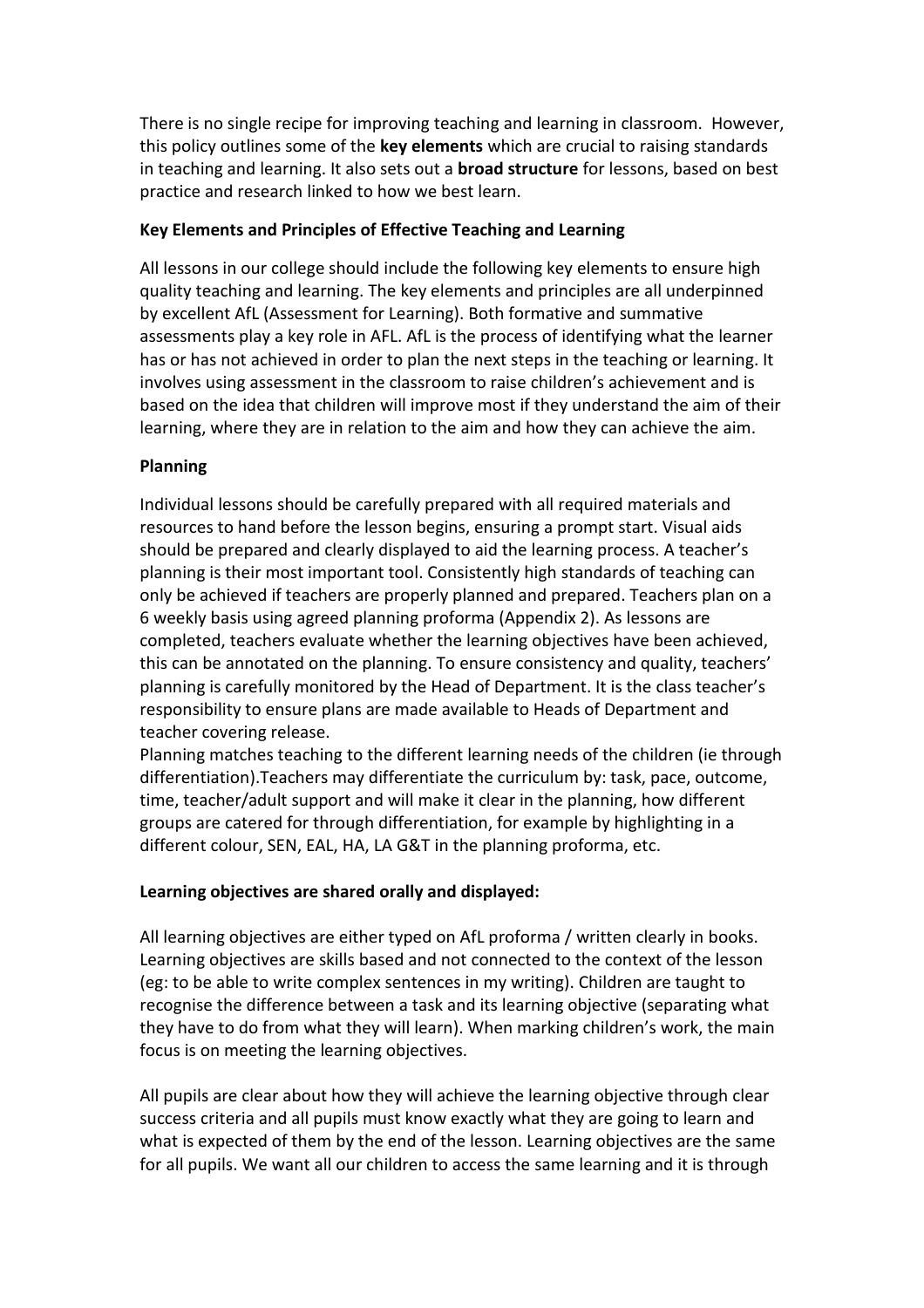the use of materials/apparatus that may differ from pupils to pupils. The Success Criteria should be recorded in the pupils books at the start of each topic or unit of learning.

# **To involve pupils fully in understanding learning outcomes, teachers will**

• Explain clearly the reasons for the lesson or activity in terms of the learning objectives/intentions.

• Move away from saying 'today we are doing'....and instead say 'by the end of today's lesson you will all know/be able to/understand....

- Make learning objectives specific, eg: use of Bloom's Taxonomy.
- Use pupil-friendly language, there is little point in sharing learning objectives if pupils do not understand what you mean.
- Refer to them at the start of the lesson and during the lesson.
- Share the specific assessment criteria with pupils-verbally or written.

• Help pupils to understand what they have done well and what they need to develop. Looking at a range of other pupil's responses to the task set can help pupil's understand how to use the assessment criteria to assess their own learning.

# **Success Criteria (SC)**

The recipe to successful criteria will link directly to the learning objective. It is displayed for the children to follow/typed or created with the children during the lesson or start of the topic; often the most successful approach when the children are actively involved in producing them. This can be achieved at the start of a unit of work or during it, after the pupils have gained skills and knowledge. Always refer back to the learning objectives and SC by encouraging pupils to reflect on what they have learned and what has helped them to learn.

- $\checkmark$  Pupils use the SC to self-assess their own or to peer-assess their partner's work.
- $\checkmark$  Pupils are reminded of the SC criteria during the lesson often children's work is used to illustrate the SC/S2S criteria in action during mini plenaries.
- $\checkmark$  All learners are challenged appropriately.
- $\checkmark$  SC should be visible in planning record.

## Use prompts like: (see **Appendix 1**)

*What did you do today that you found most helpful when you were learning? What did you do today that you found less helpful? If you had to do the task again, how would you do it? If you had to give one piece of advice to someone tackling the same task tomorrow, what would it be? Something I can do now that I couldn't do before the lesson is.... At the start of the lesson, I didn't know....*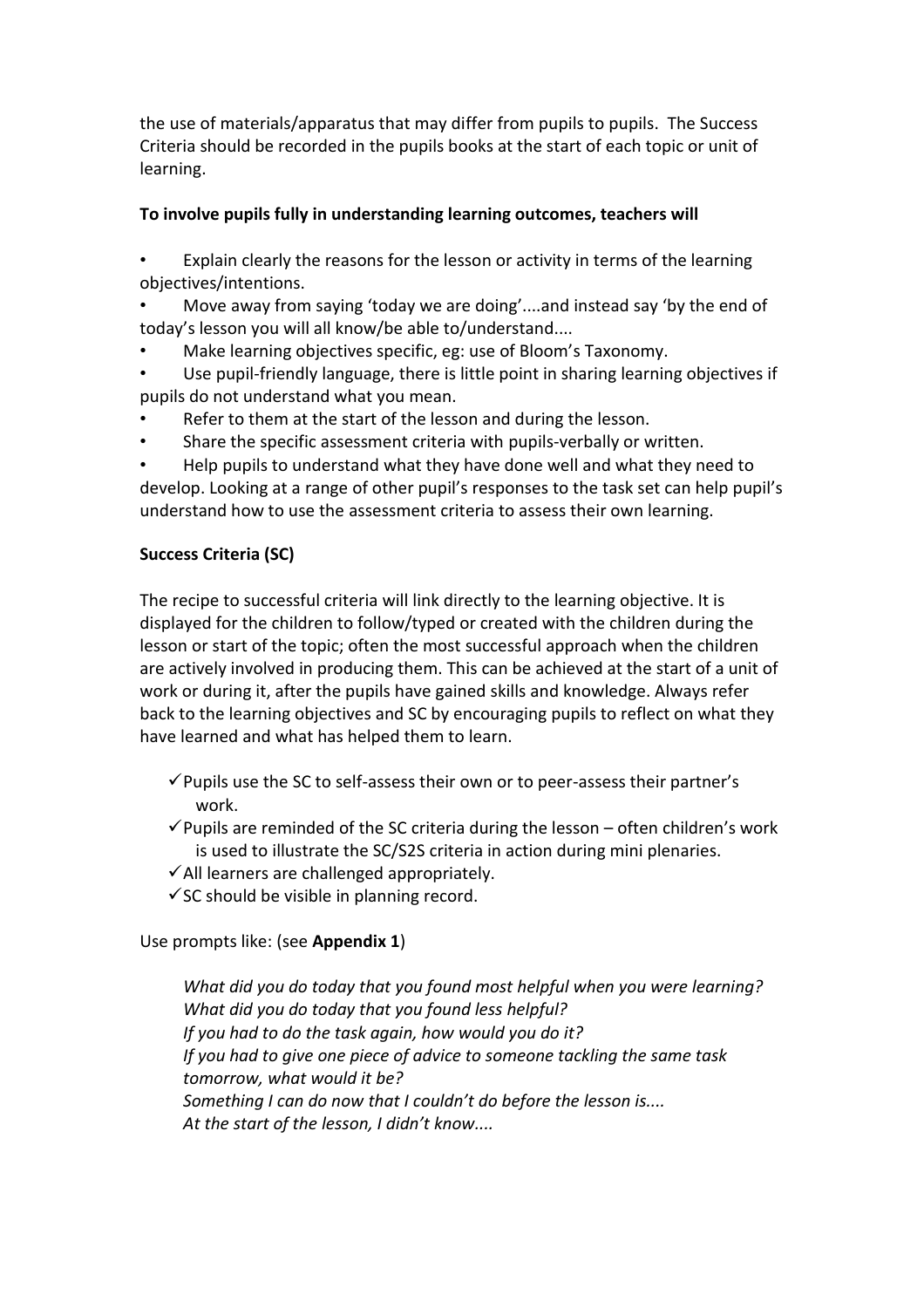**Feedback and Effective Marking** (see Marking M Leydon) is embedded in everyday practice and is used to inform teaching and learning. Pupils benefit from opportunities for formal feedback through group and plenary sessions. Feedback enables children to understand their strengths and weaknesses demonstrated in their work. Marking or oral feedback explains what the next steps should be and if effective, pupils will make excellent achievements by building on previous learning.

- $\triangleright$  Oral- making time to talk to pupils and teaching them to be reflective about the learning objective and about their work and responses.
- $\triangleright$  Self/Peer-marking- pupils will be encouraged to see for themselves what they need to do to improve and discuss it with an adult/partner or work it out independently.
- $\triangleright$  All pupils are clear about how they need to improve.

Marking is linked to the learning intention, reflects learning expectations and identifies, next step prompts and/or challenges to develop pupil's thinking further. Pupils are given regular time to address developmental areas raised in marking.

#### **Pupil Self/Peer-Assessment**

Opportunities and evaluation may be evident in planning or may be used during lessons when relevant. Once pupils understand how to assess their current knowledge and the gaps in it, they will have a clearer idea of how they can help themselves (and their peers) to progress. Pupils can look at examples of other children's work that does and does not meet the assessment criteria as this can help them to understand what was required from a task and to assess the next steps they might need to take and therefore set new targets. It is often helpful if the work is from children they do not know or work the teacher has made up. Self-assessment phrases are on display in all classrooms (**Appendix 1**).

#### **Effective Questioning**

Means challenging children to deepen their thinking. Teachers take time to plan effective questions which go beyond straight recall with strategies such as:

- Giving a range of answers for discussion.
- Turning the question into a statement.
- Finding opposites, why does one work/one doesn't?
- Giving the answer and asking how it was arrived at.
- Asking the question from an opposing standing.

Using questions to find out what pupils know, understand and can do in order to target teaching more effectively. Analysing pupil's responses in order to find out what they know, understand and can do. Using pupil's questions to assess understanding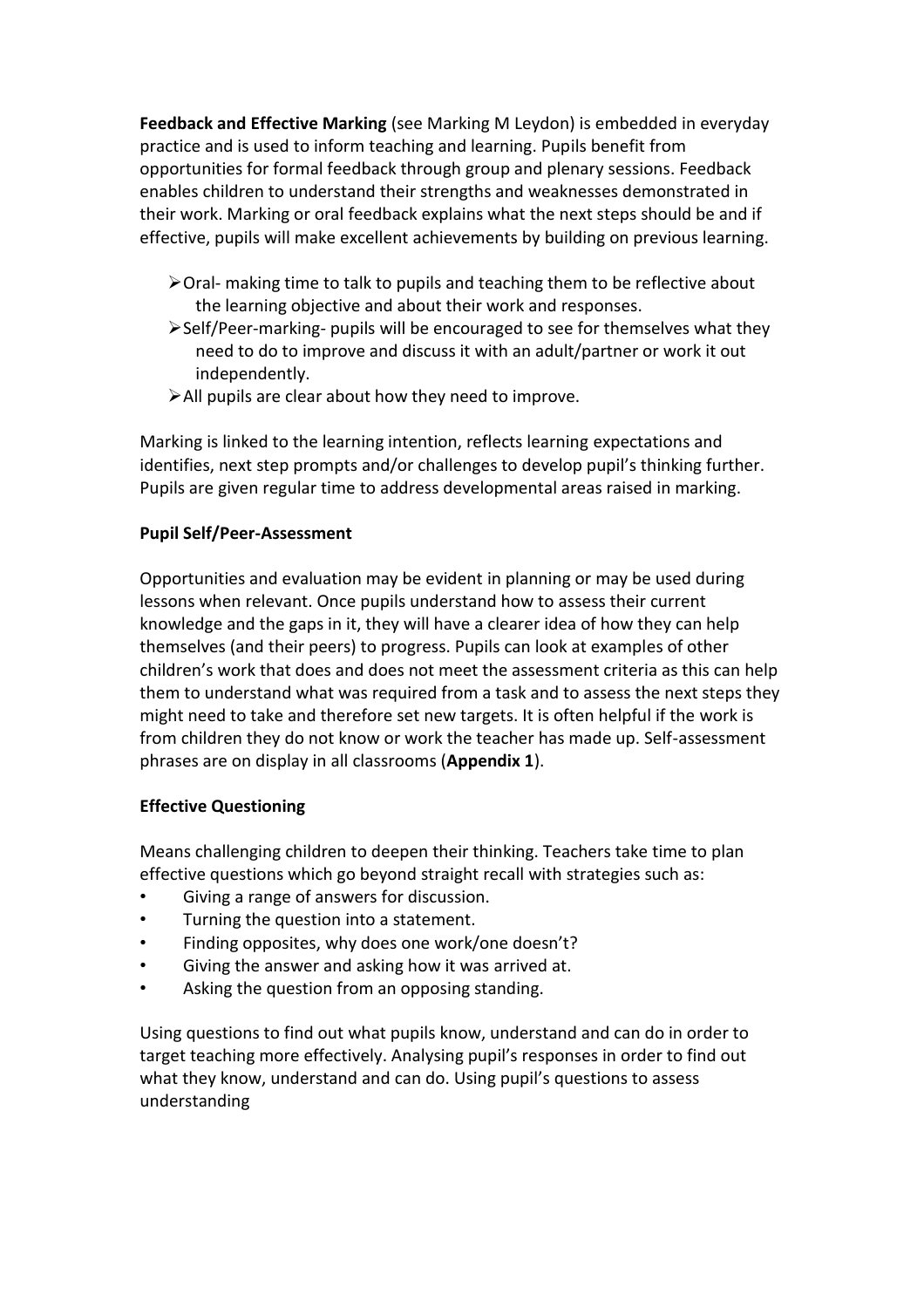#### **Lesson Structure**

St Kevin's College has different approaches to teaching, but teaching where pedagogy is sound and where there is accepted good practice. The structure of a lesson can differ within each class and the structure should differ for each lesson, if appropriate and this could be dependent on AfL approaches. The following are examples of sound pedagogy:-

### **Creating an appropriate working atmosphere:**

Pupils need to be in an appropriate state to learn. St Kevin's classrooms should be stimulating, engaging, reassuring and organised; teachers and support staff are fully prepared for lessons, ensuring resources are prepared and on tables in advance of lessons; adults may need to sensitively engage with a pupil who is not 'ready to learn'

## **Linking the lesson to prior learning:**

reviewing the previous lesson. Eg: *'Think about the three most important things you learnt in the last lesson – now tell your partner..... In two minutes, I am going to ask you what you learnt last lesson. You may talk to your partner if you wish.....Today's lesson is about the Weimar Republic. Jot down on your whiteboards what you already know and work in pairs'.*

#### **Providing an overview:**

The brain is more likely to absorb details when it can place them within a wider context. This is often referred to as *'providing the big picture first'.* Eg: Maths and English Learning Walls should display relevant materials, such as WAGOLLS (*what a good one looks like*) that the pupils can use to improve their independence. IPC displays in all classes include a topic map to enable pupils to see the 'bigger picture'. Pupils add their own questions and answers to the learning map (as the unit develops) and are encouraged to carry out their own independent research at home.

## • **Sharing learning objectives with pupils**:

Pupils must know exactly what they are going to learn and what is expected of them by the end of the lesson. For learning objectives to be shared effectively (see above).

## • **Short periods of exposition**:

Pupils have limited concentration spans. A widely used and useful rule of thumb is that concentration spans will be about two minutes in excess of a chronological age eg for a 13 year old this will be around 15 bursts etc. Significantly more learning will take place when new information is transferred and explained in three bursts of ten minutes, punctuated by activities (such as modelling, regular closed questioning), than in one thirty-minute session. This will keep pupils alert and provide instant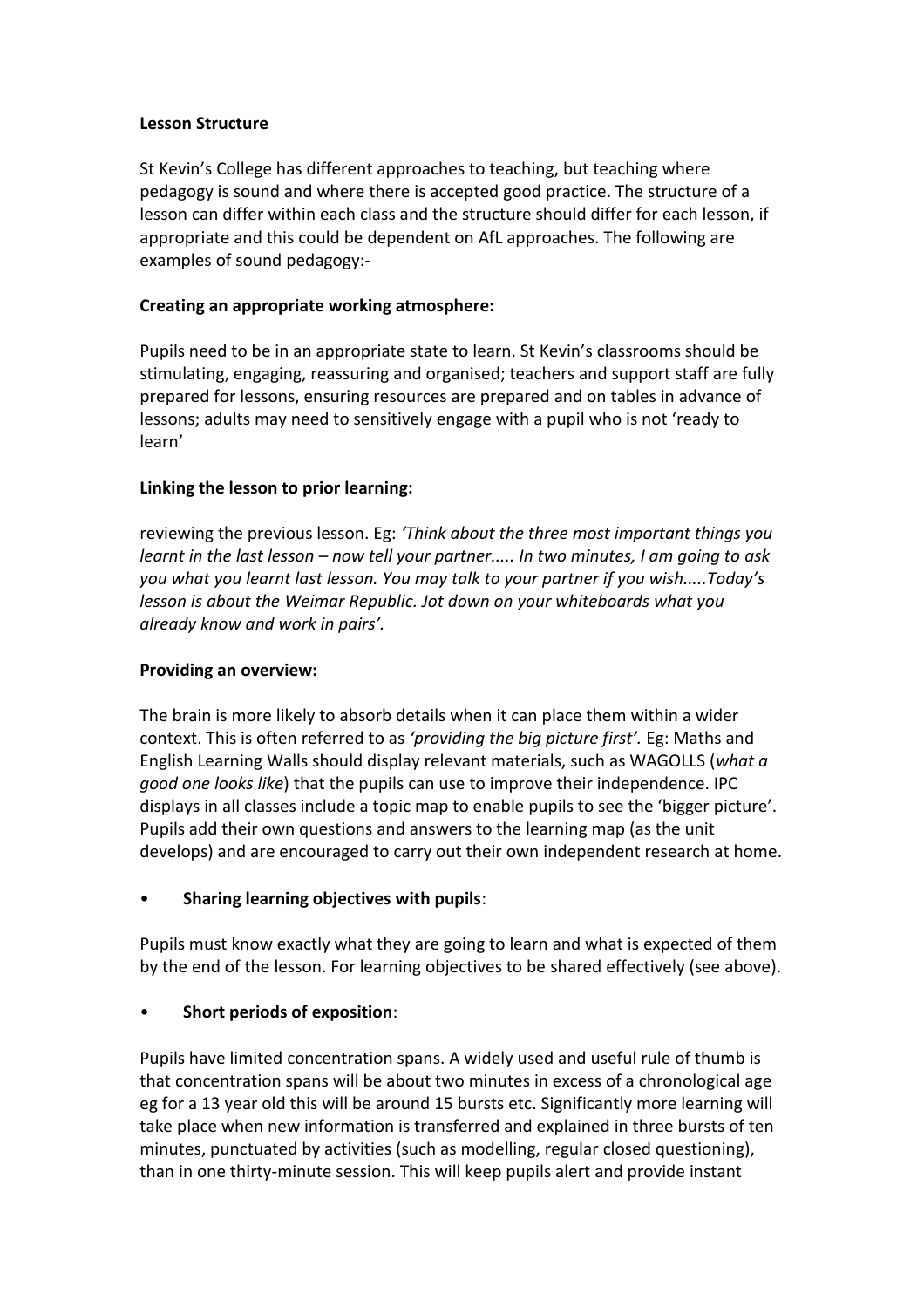feedback as to whether they have heard correctly and have understood. Asking too many open questions during an explanation can easily take a lesson off on inappropriate tangents.

# **Quality of interactions:**

The frequency and nature of interactions between adult and pupils is highly significant. We develop understanding by: using open ended questions; providing wait time- pupils need time to think through their answers before replying; providing thinking time by giving an advance warning, such as 'In *two minutes I am going to ask you....'.* These responses could be explored in pairs or groups. Pupils could then respond with *'We think that...'.* Extending and deepening understanding by asking follow up questions such as *'What made you think that?'*

**Review information and plan next steps:** for example, is not necessarily confined to the end of the lesson. Successful teachers weave review through the entire lesson and know that SC/S2S are only successful when repeated and referred to throughout the lesson



## **Learning Processes**

Children learn in different ways and at different rates of progress. In the course of learning children develop their skills through a variety of processes. These include:

- Investigation
- Experimentation
- Listening Observation
- Set groups
- Co-operative learning
- Talking, discussion, group work
- Asking questions
- Practical exploration and role play
- Research and discovery